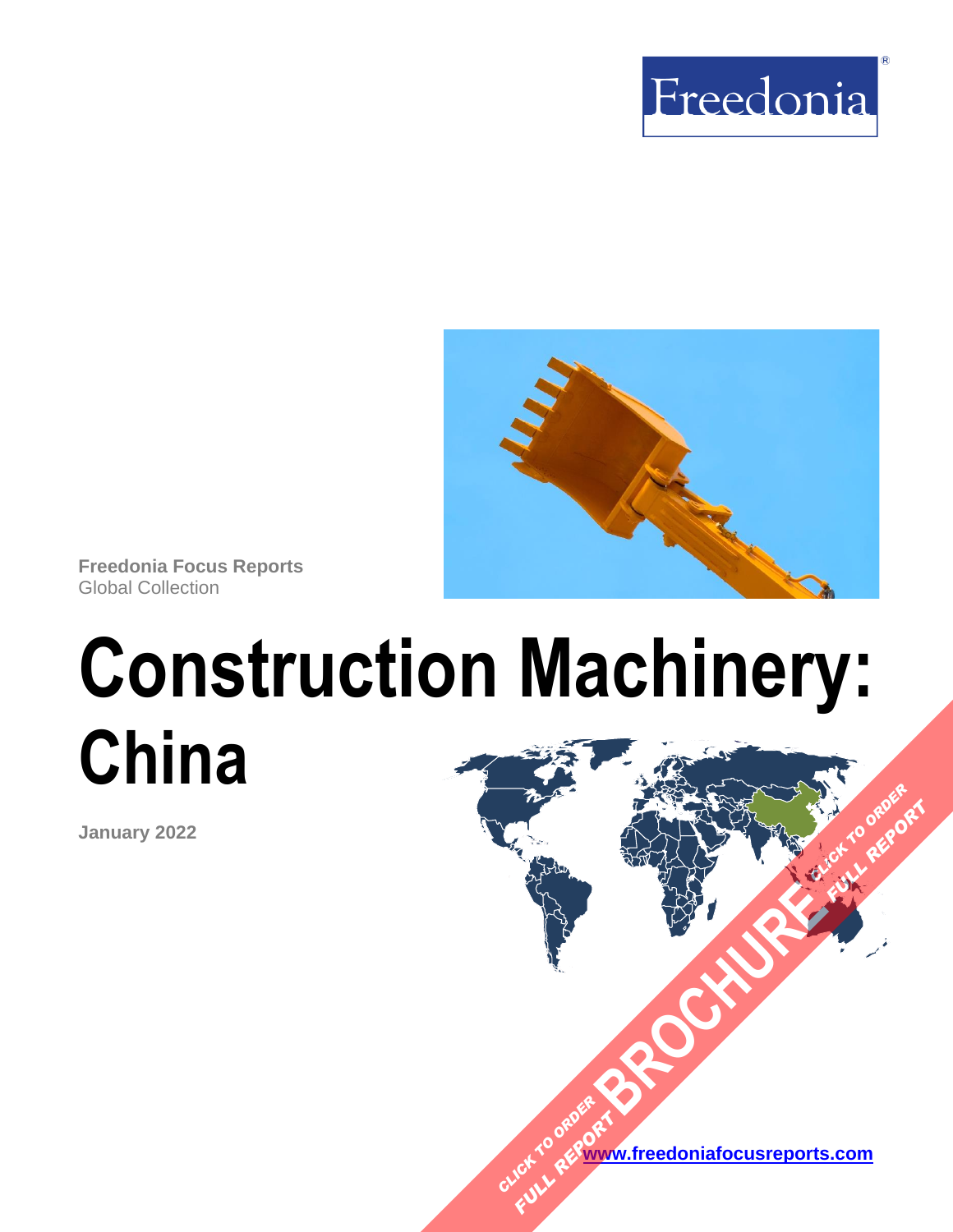# **Table of Contents**

|    | 1. Highlights                                  | 3              |
|----|------------------------------------------------|----------------|
|    | 2. Market Environment                          | 5              |
|    | <b>Historical Trends</b>                       | 5              |
|    | Key Economic Indicators                        | $\overline{7}$ |
|    | Technology & Innovation                        | 8              |
|    | Regulations & Industry Standards               | 11             |
| 3. | <b>Segmentation &amp; Forecasts</b>            | 13             |
|    | Products                                       | 13             |
|    | Loaders                                        | 15             |
|    | Excavators                                     | 16             |
|    | Cranes & Draglines                             | 17             |
|    | Mixing & Paving Equipment                      | 18             |
|    | <b>Grading &amp; Compaction Equipment</b>      | 19             |
|    | Dozers & Off-Highway Trucks                    | 20             |
|    | Parts & Attachments                            | 21             |
|    | Supply & Demand                                | 23             |
| 4. | <b>Industry Structure</b>                      | 26             |
|    | <b>Industry Characteristics</b>                | 26             |
|    | <b>Market Leaders</b>                          | 28             |
|    | SANY (三一重工)                                    | 28             |
|    | Xuzhou Construction Machinery Group (徐州工程机械集团) | 28             |
|    | Zoomlion (中联重科)                                | 29             |
|    | 5. About This Report                           | 32             |
|    | Scope                                          | 32             |
|    | Sources                                        | 33             |
|    | <b>Industry Codes</b>                          | 34             |
|    | Freedonia Methodology                          | 34             |
|    | Resources                                      | 36             |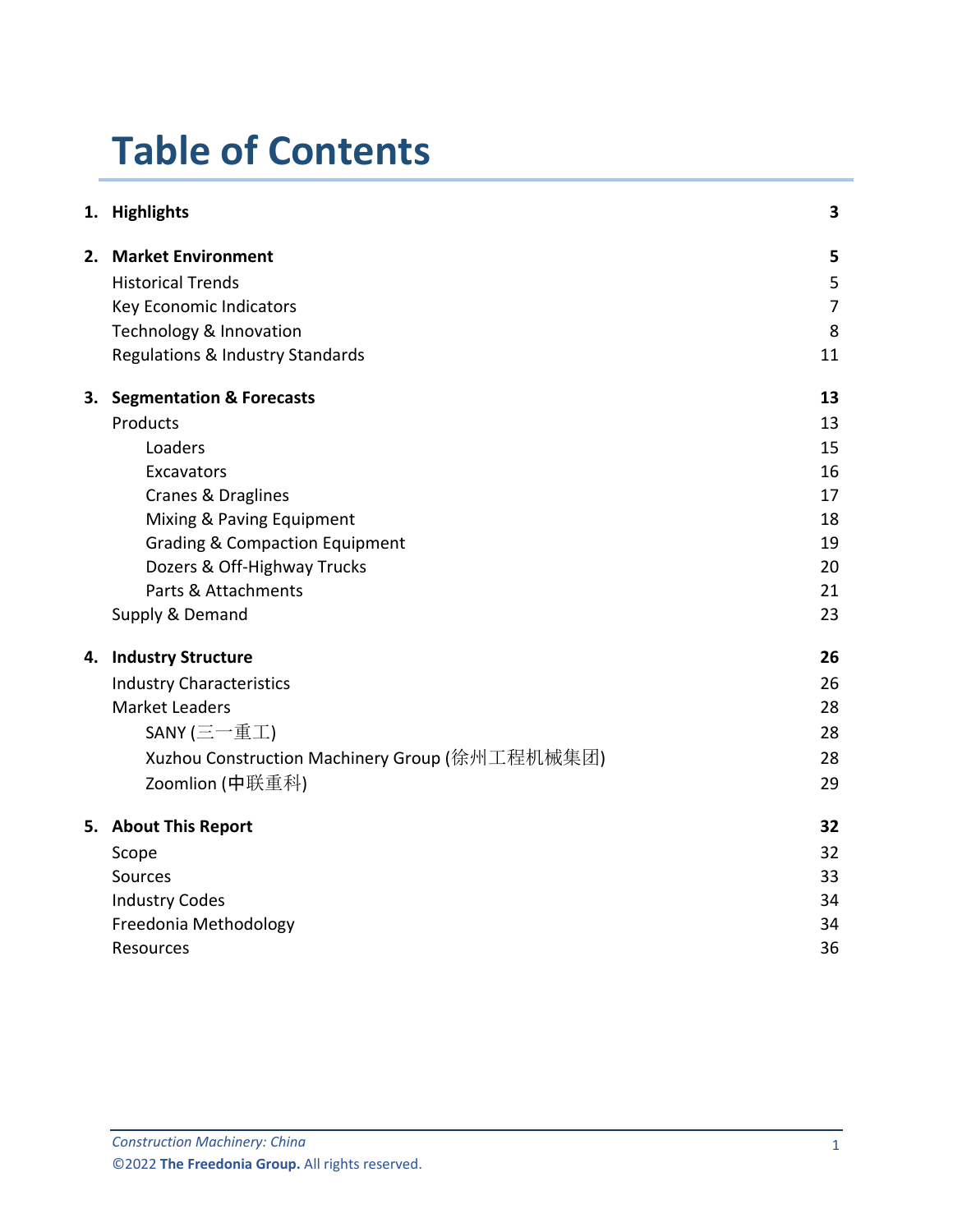# **List of Tables & Figures**

| Figure 1   China: Key Trends in Construction Machinery Demand, 2020 - 2025           | 3  |
|--------------------------------------------------------------------------------------|----|
| Figure 2   China: Construction Machinery Demand Trends, 2010 - 2020                  | 5. |
| Table 1   China: Key Indicators for Construction Machinery Demand, 2010 - 2025       |    |
| (2019US\$ bil)                                                                       | 7  |
| Figure 3   China: Construction Machinery Demand by Product, 2010 - 2025 (US\$ bil)   | 13 |
| Table 2   China: Construction Machinery Demand by Product, 2010 - 2025 (US\$ mil)    | 13 |
| Figure 4   China: Construction Machinery Demand by Product, 2010 – 2025 (%)          | 14 |
| Figure 5   China: Construction Machinery Demand & Production, 2010 - 2025 (US\$ bil) | 23 |
| Table 3   China: Construction Machinery Demand & Production, 2010 - 2025 (US\$ mil)  | 23 |
| Table 4   China: Leading Suppliers to the Construction Machinery Market by Product   | 31 |
| Table 5   HS Codes Related to Construction Machinery                                 | 34 |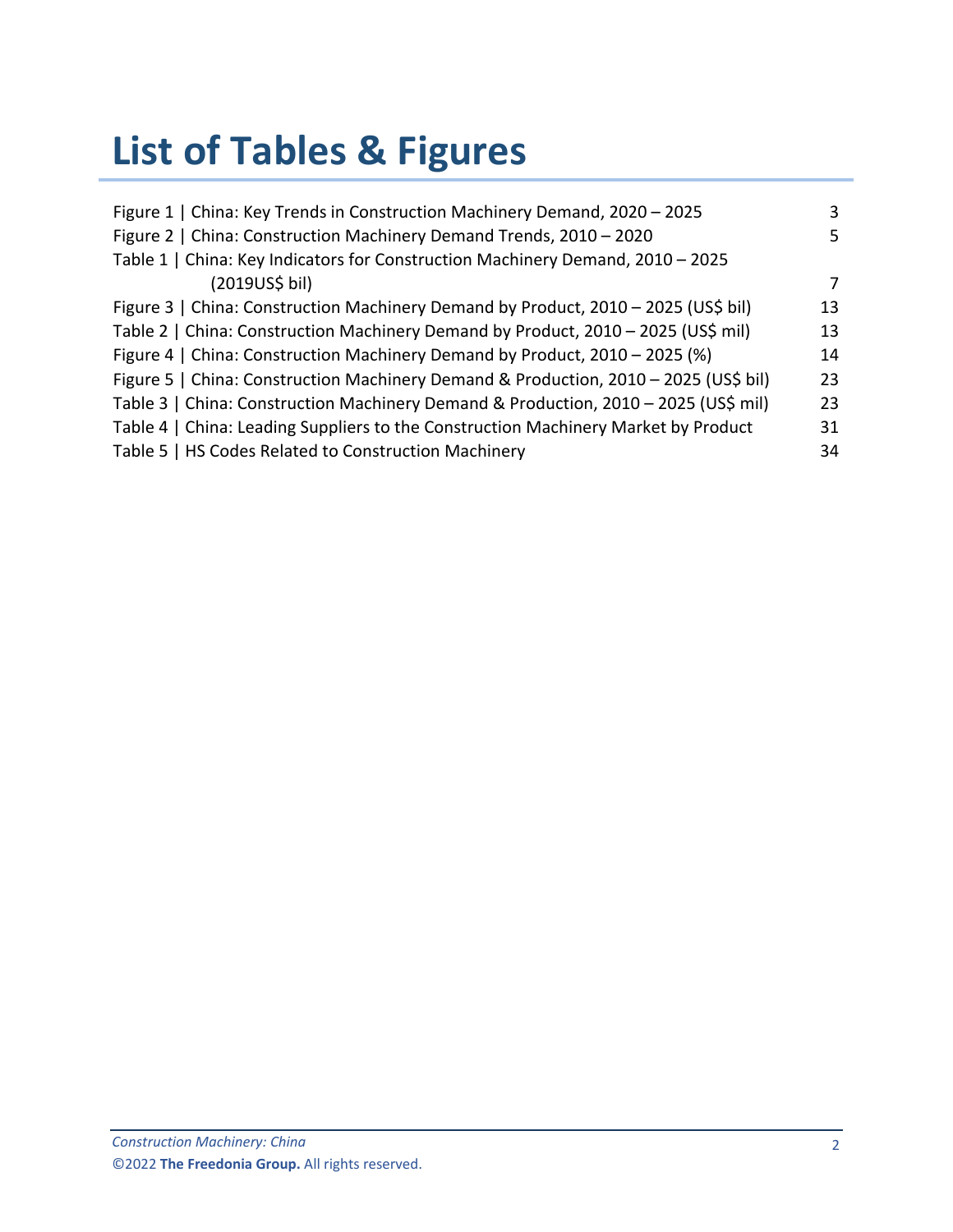## <span id="page-3-0"></span>**5. About This Report**

## <span id="page-3-1"></span>**Scope**

This report forecasts to 2025 construction machinery (工程机械) demand and production in nominal US dollars at the manufacturer level in China. Total demand is segmented by product in terms of:

- loaders
- excavators
- cranes and draglines
- mixing and paving equipment
- grading and compaction equipment
- dozers and off-highway trucks
- parts and attachments

To illustrate historical trends, total demand is provided in annual series from 2010 to 2020; production and the various segments are reported at five-year intervals for 2010, 2015, and 2020.

Construction machinery used in mining, energy, forestry, and other non-construction applications (e.g., agriculture) is included in this report. This report covers both selfpowered and non-self-powered machinery.

However, excluded from the scope of this report are:

- handheld equipment, such as jackhammers
- certain products sometimes considered to be construction equipment, including aerial work platforms, dredging machinery, forklifts and telehandlers, industrial cranes, log splitters, pile driving equipment, and tunneling machinery
- cranes used in seaports (specifically those for maritime applications) and in other industrial settings, such as gantry or overhead cranes
- used construction equipment
- remanufactured equipment
- rental and leased equipment
- sales of parts and attachments to new machinery OEMs

For any given historical year, US dollar amounts are obtained from values expressed in the applicable local currency. These local currency values are converted to US dollars at the average annual exchange rate for that year. For forecast years, the US dollar amounts assume the same annual exchange rate as that prevailing in 2020.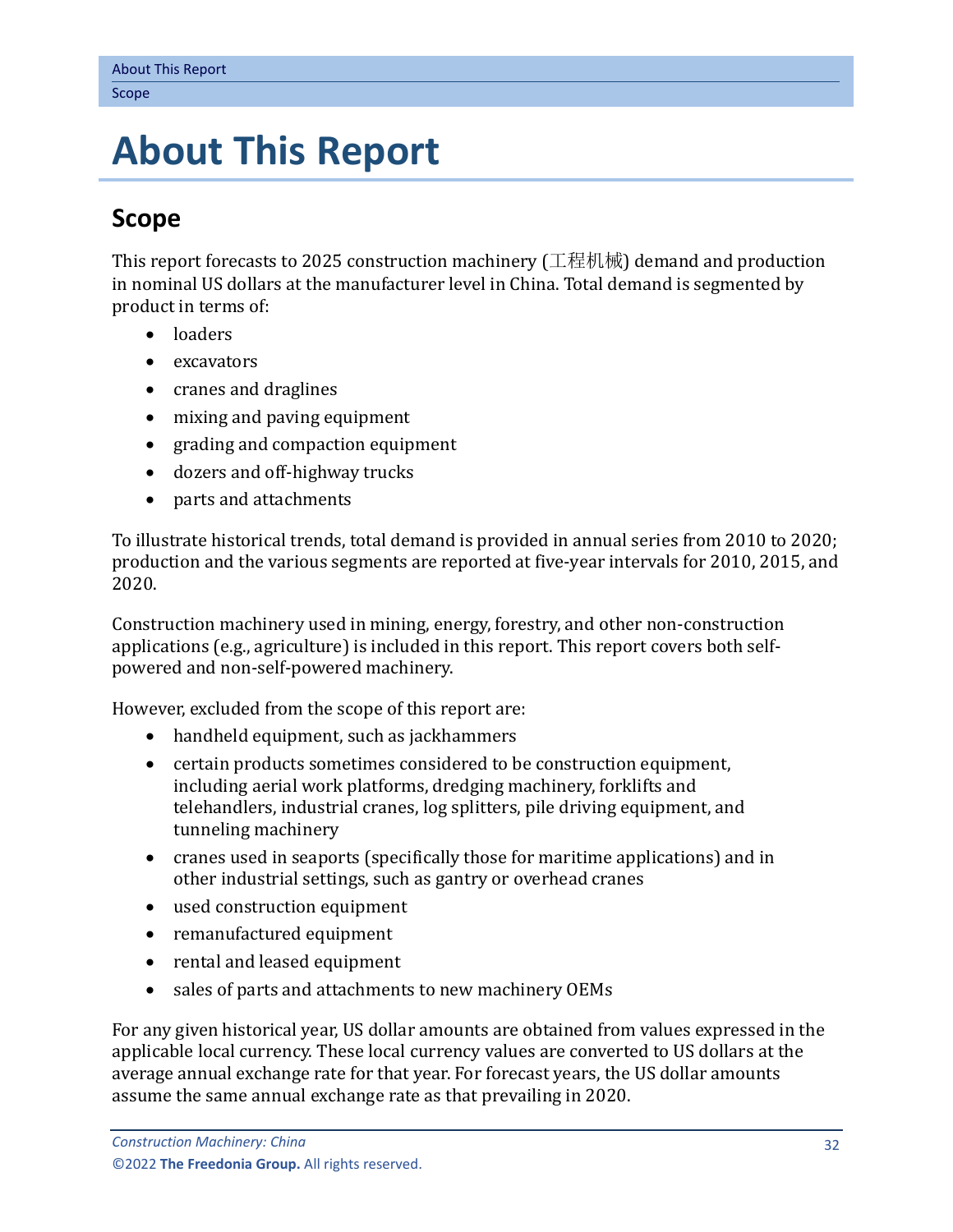|                | <b>About This Report</b> |
|----------------|--------------------------|
| <b>Sources</b> |                          |

Key macroeconomic indicators are also provided with quantified trends. Other various topics, including profiles of pertinent leading companies, are covered in this report. A full outline of report items by page is available in the Table of Contents.

## <span id="page-4-0"></span>**Sources**

*Construction Machinery: China* (FC75027) is based on *[Global Construction Machinery,](http://www.freedoniagroup.com/DocumentDetails.aspx?ReferrerId=FL-FOCUS&studyid=4266)* a comprehensive industry study published by The Freedonia Group. Reported findings represent the synthesis and analysis of data from various primary, secondary, macroeconomic, and demographic sources, such as:

- firms participating in the industry, and their suppliers and customers
- government/public agencies
- intergovernmental and non-governmental organizations
- trade associations and their publications
- the business and trade press
- indicator forecasts by The Freedonia Group
- the findings of other reports and studies by The Freedonia Group

Specific sources and additional resources are listed in the Resources section of this publication for reference and to facilitate further research.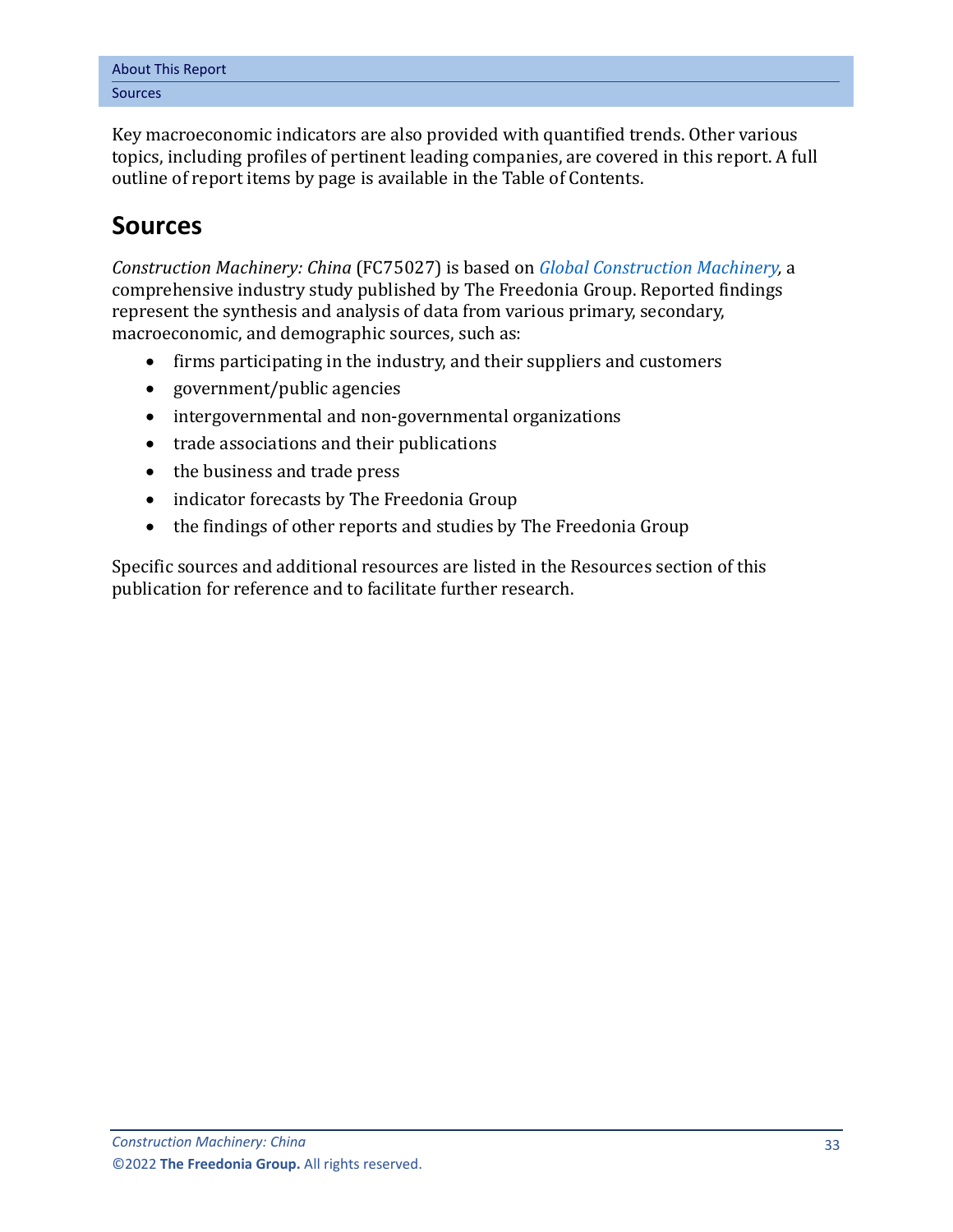## <span id="page-5-0"></span>**Industry Codes**

<span id="page-5-2"></span>

| Table 5   HS Codes Related to Construction Machinery |                                                                                                                    |  |  |  |
|------------------------------------------------------|--------------------------------------------------------------------------------------------------------------------|--|--|--|
| <b>HS Code</b>                                       | <b>Definition</b>                                                                                                  |  |  |  |
| 8413.40                                              | Pumps for liquids: concrete pumps                                                                                  |  |  |  |
| 8425.31                                              | Winches; capstans: powered by an electric motor                                                                    |  |  |  |
| 8425.39                                              | Winches; capstans: not powered by an electric motor                                                                |  |  |  |
| 8426.20                                              | Cranes: tower cranes                                                                                               |  |  |  |
| 8426.30                                              | Cranes: portal or pedestal jib cranes                                                                              |  |  |  |
| 8426.41                                              | Cranes: self-propelled derricks and cranes on tires                                                                |  |  |  |
| 8426.49                                              | Cranes: self-propelled derricks and cranes not on tires                                                            |  |  |  |
| 8426.99                                              | Cranes and derricks other than for mounting on road vehicles                                                       |  |  |  |
| 8429.11                                              | Bulldozers and angledozers: self-propelled, track laying                                                           |  |  |  |
| 8429.19                                              | Bulldozers and angledozers: self-propelled, other than track laying                                                |  |  |  |
| 8429.20                                              | Graders and levelers: self-propelled                                                                               |  |  |  |
| 8429.30                                              | Scrapers: self-propelled                                                                                           |  |  |  |
| 8429.40                                              | Tamping machines and road rollers: self-propelled                                                                  |  |  |  |
| 8429.51                                              | Front-end shovel loaders: self-propelled                                                                           |  |  |  |
| 8429.52                                              | Mechanical shovels, self-propelled excavators and shovel loaders, with a 360 degree revolving<br>superstructure    |  |  |  |
| 8429.59                                              | Mechanical shovels, self-propelled excavators and shovel loaders, without a 360 degree revolving<br>superstructure |  |  |  |
| 8430.61                                              | Machinery: for tamping or compacting, not self-propelled                                                           |  |  |  |
| 8431.41                                              | Machinery parts: buckets, shovels, grabs and grips                                                                 |  |  |  |
| 84314.2                                              | Machinery parts: bulldozer or angledozer blades                                                                    |  |  |  |
| 8431.49                                              | Machinery: other parts of machines handling earth, minerals or ores                                                |  |  |  |
| 8474.31                                              | Machines: concrete or mortar mixers                                                                                |  |  |  |
| 8474.32                                              | Machines: for mixing mineral substances with bitumen                                                               |  |  |  |
| 8479.10                                              | Machinery and mechanical appliances: for public works, building or the like                                        |  |  |  |
| 8704.10                                              | Motor vehicles: dumpers, designed for off-highway use, for transport of goods                                      |  |  |  |
| 8705.10                                              | Special purpose motor vehicles: mobile cranes                                                                      |  |  |  |
| 8705.40                                              | Special purpose motor vehicles: concrete mixers                                                                    |  |  |  |

Source: United Nations Statistics Division

## <span id="page-5-1"></span>**Freedonia Methodology**

The Freedonia Group, a subsidiary of MarketResearch.com, has been in business for more than 30 years and in that time has developed a comprehensive approach to data analysis that takes into account the variety of industries covered and the evolving needs of our customers.

Every industry presents different challenges in market sizing and forecasting, and this requires flexibility in methodology and approach. Freedonia methodology integrates a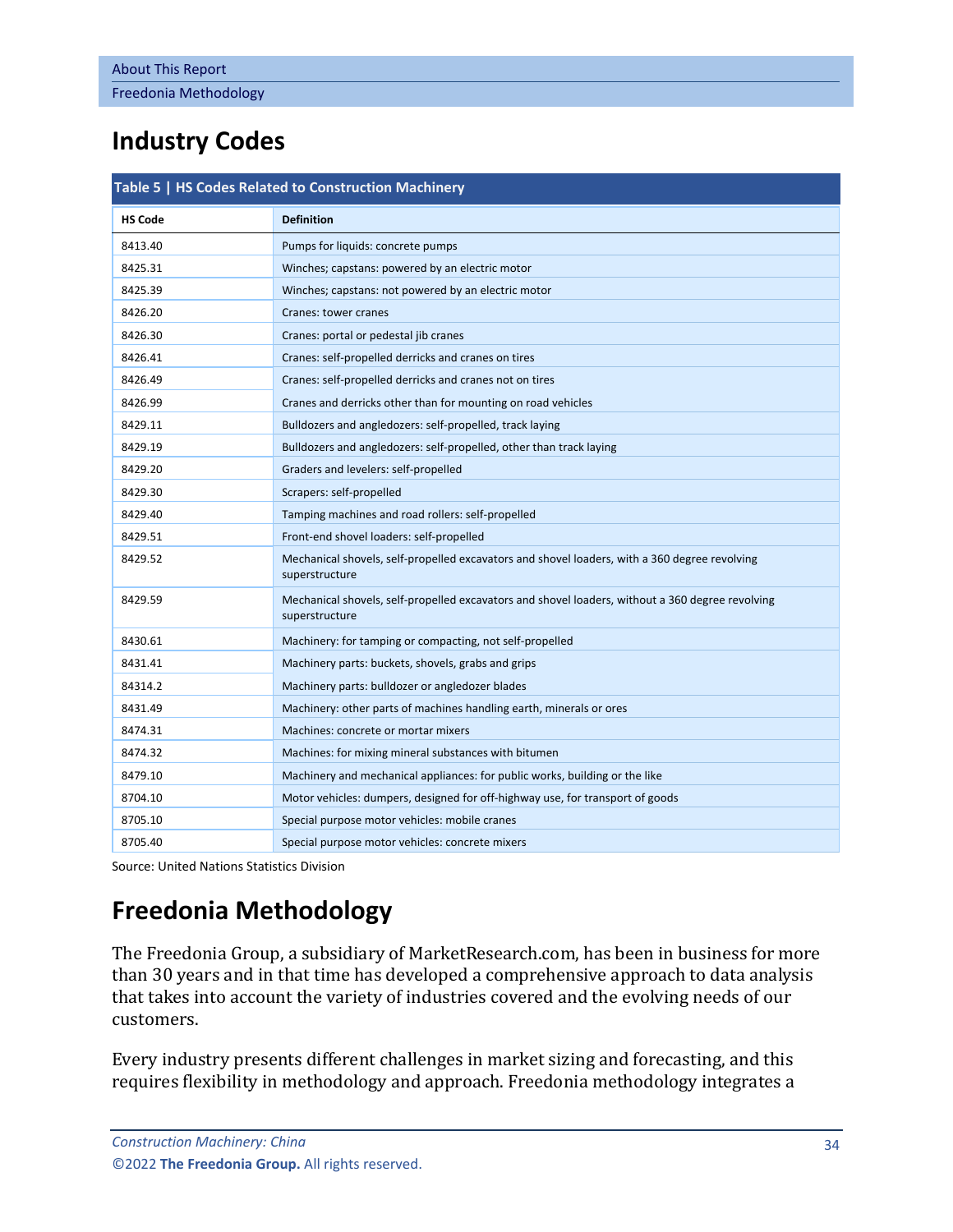| <b>About This Report</b> |
|--------------------------|
| Freedonia Methodology    |

variety of quantitative and qualitative techniques to present the best overall picture of a market's current position as well as its future outlook: When published data are available, we make sure they are correct and representative of reality. We understand that published data often have flaws either in scope or quality, and adjustments are made accordingly. Where no data are available, we use various methodologies to develop market sizing (both top-down and bottom-up) and then triangulate those results to come up with the most accurate data series possible. Regardless of approach, we also talk to industry participants to verify both historical perspective and future growth opportunities.

Methods used in the preparation of Freedonia market research include, but are not limited to, the following activities: comprehensive data mining and evaluation, primary research, consensus forecasting and analysis, ratio analysis using key indicators, regression analysis, end use growth indices and intensity factors, purchase power parity adjustments for global data, consumer and end user surveys, market share and corporate sales analysis, product lifespan analysis, product or market life cycle analysis, graphical data modeling, long-term historical trend analysis, bottom-up and top-down demand modeling, and comparative market size ranking.

Freedonia quantifies trends in various measures of growth and volatility. Growth (or decline) expressed as an average annual growth rate (AAGR) is the least squares growth rate, which takes into account all available datapoints over a period. The volatility of datapoints around a least squares growth trend over time is expressed via the coefficient of determination, or  $r^2$ . The most stable data series relative to the trend carries an  $r^2$  value of 1.0; the most volatile – 0.0. Growth calculated as a compound annual growth rate (CAGR) employs, by definition, only the first and last datapoints over a period. The CAGR is used to describe forecast growth, defined as the expected trend beginning in the base year and ending in the forecast year. Readers are encouraged to consider historical volatility when assessing particular annual values along the forecast trend, including in the forecast year.

## **Copyright & Licensing**

The full report is protected by copyright laws of the United States of America and international treaties. The entire contents of the publication are copyrighted by The Freedonia Group.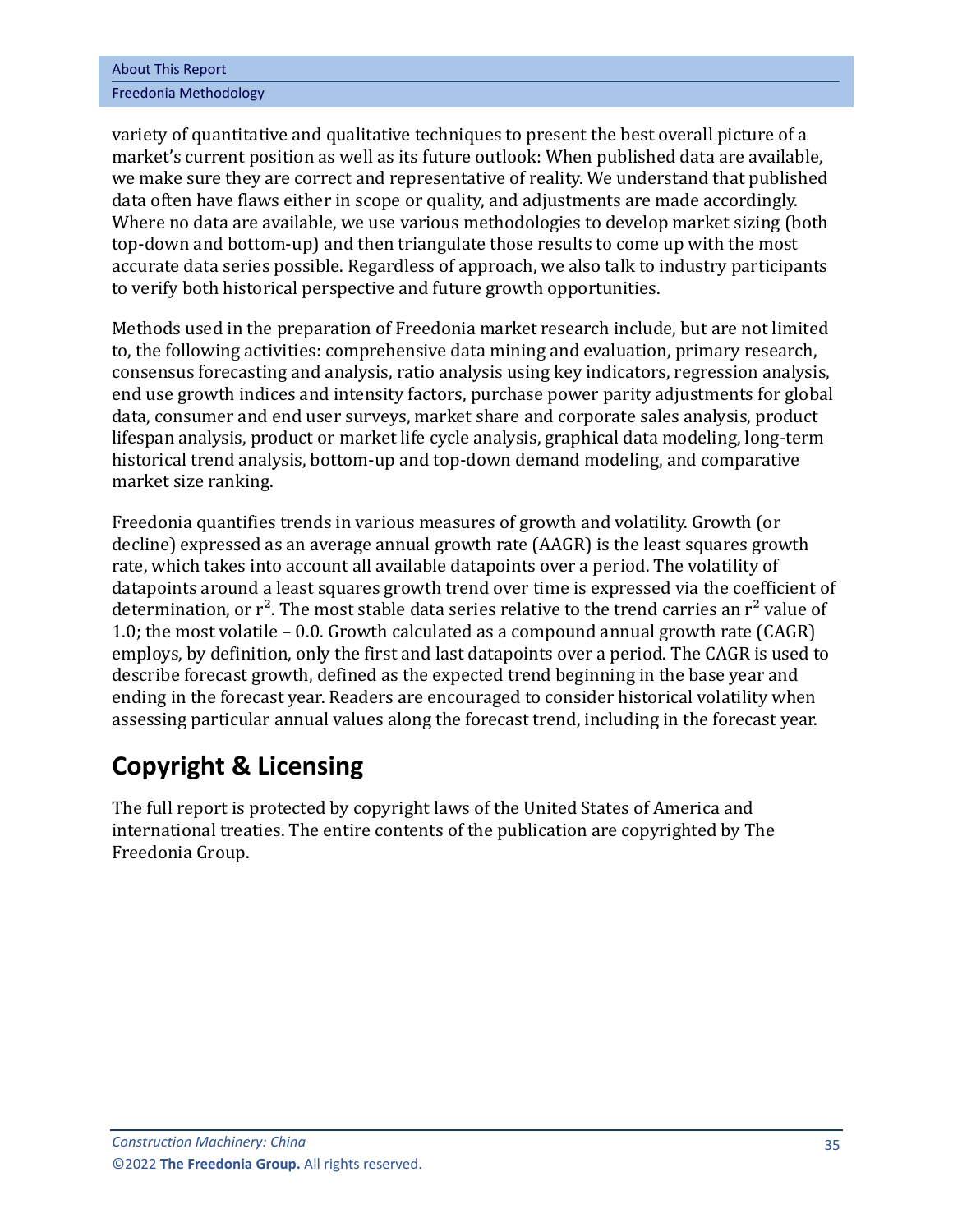## <span id="page-7-0"></span>**Resources**

#### **The Freedonia Group**

*[Global Construction Machinery](http://www.freedoniagroup.com/DocumentDetails.aspx?ReferrerId=FL-FOCUS&studyid=4266)*

#### **[Freedonia Industry Studies](http://www.freedoniagroup.com/Home.aspx?ReferrerId=FL-Focus)**

*[Construction Wire & Cable](http://www.freedoniagroup.com/DocumentDetails.aspx?ReferrerId=FL-FOCUS&studyid=4213) [Global Agricultural Equipment](http://www.freedoniagroup.com/DocumentDetails.aspx?ReferrerId=FL-FOCUS&studyid=3872) [Global Forestry Equipment](http://www.freedoniagroup.com/DocumentDetails.aspx?ReferrerId=FL-FOCUS&studyid=4148) [Global Housing](http://www.freedoniagroup.com/DocumentDetails.aspx?ReferrerId=FL-FOCUS&studyid=4331) [Global Material Handling Equipment](http://www.freedoniagroup.com/DocumentDetails.aspx?ReferrerId=FL-FOCUS&studyid=3709) [Global Mining Equipment](http://www.freedoniagroup.com/DocumentDetails.aspx?ReferrerId=FL-FOCUS&studyid=3839) [Global Off-Road Equipment Technology 2021](http://www.freedoniagroup.com/DocumentDetails.aspx?ReferrerId=FL-FOCUS&studyid=4208) [Global Power Tools](http://www.freedoniagroup.com/DocumentDetails.aspx?ReferrerId=FL-FOCUS&studyid=3969) [Gutters & Downspouts](http://www.freedoniagroup.com/DocumentDetails.aspx?ReferrerId=FL-FOCUS&studyid=4047) [Hand Tools](http://www.freedoniagroup.com/DocumentDetails.aspx?ReferrerId=FL-FOCUS&studyid=3833) [Prefabricated Housing](http://www.freedoniagroup.com/DocumentDetails.aspx?ReferrerId=FL-FOCUS&studyid=3814) [Roofing](http://www.freedoniagroup.com/DocumentDetails.aspx?ReferrerId=FL-FOCUS&studyid=4216) [Siding](http://www.freedoniagroup.com/DocumentDetails.aspx?ReferrerId=FL-FOCUS&studyid=4152)*

#### **[Freedonia Focus Reports](https://www.freedoniafocusreports.com/redirect.asp?progid=89534&url=/)**

*[Aluminum: United States](https://www.freedoniafocusreports.com/Aluminum-United-States-FF65010/?progid=89534) [Commercial Building Construction: United States](https://www.freedoniafocusreports.com/Commercial-Building-Construction-United-States-FF60032/?progid=89534) [Construction: United States](https://www.freedoniafocusreports.com/Construction-United-States-FF60054/?progid=89534) [Diesel Engines: China](https://www.freedoniafocusreports.com/Diesel-Engines-China-FC45026/?progid=89534) [Forestry Equipment: China](https://www.freedoniafocusreports.com/Forestry-Equipment-China-FC75044/?progid=89534) [Global Macroeconomy](https://www.freedoniafocusreports.com/Global-Macroeconomy-FW95051/?progid=89534) Global Medium- [& Heavy-Duty Trucks & Buses](https://www.freedoniafocusreports.com/Global-Medium-Heavy-Duty-Trucks-Buses-FW85014/?progid=89534) [Housing: China](https://www.freedoniafocusreports.com/Housing-China-FC60024/?progid=89534) [Housing: United States](https://www.freedoniafocusreports.com/Housing-United-States-FF60024/?progid=89534) [Macroeconomy: United States](https://www.freedoniafocusreports.com/Macroeconomy-United-States-FF95051/?progid=89534) [Material Handling Equipment: China](https://www.freedoniafocusreports.com/Material-Handling-Equipment-China-FC75039/?progid=89534) [Mining & Quarrying: United States](https://www.freedoniafocusreports.com/Mining-Quarrying-United-States-FF65051/?progid=89534) [Mining Equipment: China](https://www.freedoniafocusreports.com/Mining-Equipment-China-FC75021/?progid=89534) [Sheet Metal: United States](https://www.freedoniafocusreports.com/Sheet-Metal-United-States-FF70016/?progid=89534) [Steel Mill Products: United States](https://www.freedoniafocusreports.com/Steel-Mill-Products-United-States-FF65013/?progid=89534)*

#### **[Freedonia Custom Research](http://www.freedoniagroup.com/CustomResearch.aspx?ReferrerId=FL-Focus)**